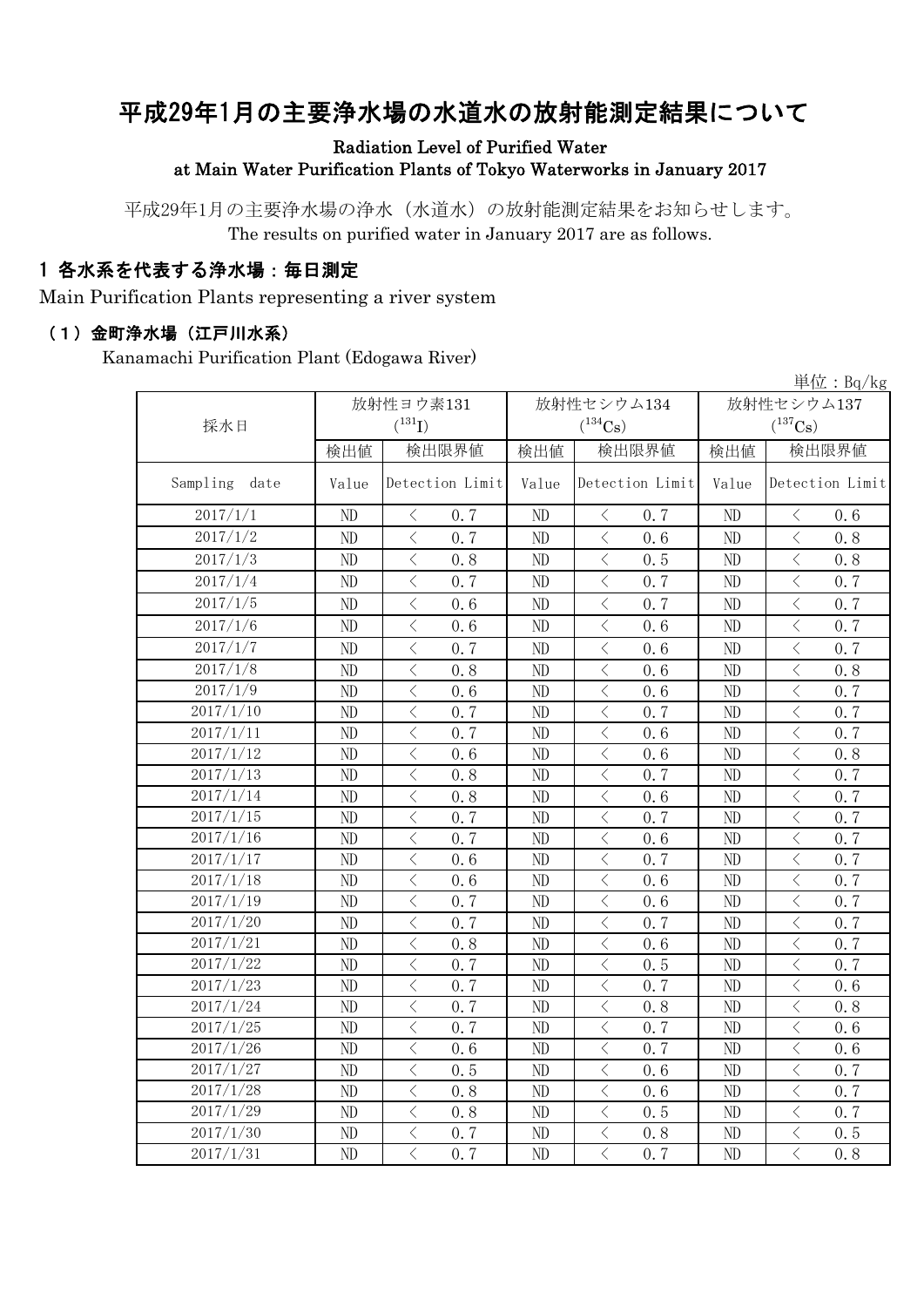## (2)朝霞浄水場 (荒川水系)

Asaka Purification Plant (Arakawa River)

単位:Bq/kg

| 採水日           |          | 放射性ヨウ素131<br>$(^{131}I)$                                                                                                                                             |          | 放射性セシウム134<br>$(^{134}Cs)$                                                                                                                                                                                                                     | 放射性セシウム137<br>$(^{137}\mathrm{Cs})$ |                                                 |  |
|---------------|----------|----------------------------------------------------------------------------------------------------------------------------------------------------------------------|----------|------------------------------------------------------------------------------------------------------------------------------------------------------------------------------------------------------------------------------------------------|-------------------------------------|-------------------------------------------------|--|
|               | 検出値      | 検出限界値                                                                                                                                                                | 検出値      | 検出限界値                                                                                                                                                                                                                                          | 検出値                                 | 検出限界値                                           |  |
| Sampling date | Value    | Detection Limit                                                                                                                                                      | Value    | Detection Limit                                                                                                                                                                                                                                | Value                               | Detection Limit                                 |  |
| 2017/1/1      | ND       | $\langle$<br>0.8                                                                                                                                                     | ND       | $\lt$<br>0.6                                                                                                                                                                                                                                   | ND                                  | $\langle$<br>0, 8                               |  |
| 2017/1/2      | ND       | $\,$ $\,$ $\,$<br>0.7                                                                                                                                                | ND       | $\,$ $\,$ $\,$<br>0.7                                                                                                                                                                                                                          | ND                                  | $\,$ $\,$ $\,$<br>0.8                           |  |
| 2017/1/3      | $\rm ND$ | $\langle$<br>0.7                                                                                                                                                     | ND       | $\,$ $\,$ $\,$<br>0.5                                                                                                                                                                                                                          | ND                                  | $\,$ $\,$ $\,$<br>0.7                           |  |
| 2017/1/4      | ND       | $\,$ $\,$ $\,$<br>0.7                                                                                                                                                | ND       | $\lt$<br>0.7                                                                                                                                                                                                                                   | ND                                  | $\,$ $\,$ $\,$<br>0.8                           |  |
| 2017/1/5      | ND       | $\langle$<br>0.7                                                                                                                                                     | ND       | $\langle$<br>0.8                                                                                                                                                                                                                               | ND                                  | $\langle$<br>0.7                                |  |
| 2017/1/6      | ND       | $\langle$<br>0.7                                                                                                                                                     | ND       | $\lt$<br>0.6                                                                                                                                                                                                                                   | ND                                  | $\lt$<br>0.7                                    |  |
| 2017/1/7      | $\rm ND$ | $\overline{\left\langle \right\rangle }$<br>0.7                                                                                                                      | $\rm ND$ | $\lt$<br>0.6                                                                                                                                                                                                                                   | ND                                  | $\langle$<br>0.7                                |  |
| 2017/1/8      | ND       | $\lt$<br>0.8                                                                                                                                                         | ND       | $\lt$<br>0.5                                                                                                                                                                                                                                   | ND                                  | $\langle$<br>0.6                                |  |
| 2017/1/9      | ND       | $\lt$<br>0.5                                                                                                                                                         | ND       | $\lt$<br>0.6                                                                                                                                                                                                                                   | ND                                  | $\lt$<br>0.8                                    |  |
| 2017/1/10     | ND       | $\,<\,$<br>0.6                                                                                                                                                       | ND       | $\hspace{0.5cm}\big\langle$<br>0.4                                                                                                                                                                                                             | ND                                  | $\lt$<br>0.7                                    |  |
| 2017/1/11     | ND       | $\,$ $\,$ $\,$<br>0.6                                                                                                                                                | ND       | $\hspace{0.5cm}\big\langle$<br>0.7                                                                                                                                                                                                             | ND                                  | $\lt$<br>0.7                                    |  |
| 2017/1/12     | $\rm ND$ | $\,$ $\,$ $\,$<br>0.6                                                                                                                                                | $\rm ND$ | $\lt$<br>0.6                                                                                                                                                                                                                                   | ND                                  | $\,$ $\,$ $\,$<br>0.6                           |  |
| 2017/1/13     | ND       | $\hspace{0.1mm} <\hspace{0.1mm}$<br>0.7                                                                                                                              | ND       | 0.7<br>$\langle$                                                                                                                                                                                                                               | ND                                  | $\langle$<br>0.8                                |  |
| 2017/1/14     | ND       | $\,$ $\,$ $\,$<br>0.7                                                                                                                                                | ND       | $\lt$<br>0.6                                                                                                                                                                                                                                   | ND                                  | $\,$ $\,$ $\,$<br>0.7                           |  |
| 2017/1/15     | $\rm ND$ | $\,$ $\,$ $\,$<br>0.7                                                                                                                                                | ND       | $\lt$<br>0.7                                                                                                                                                                                                                                   | ND                                  | $\, < \,$<br>0.7                                |  |
| 2017/1/16     | ND       | $\langle$<br>0.6                                                                                                                                                     | $\rm ND$ | $\lt$<br>0.7                                                                                                                                                                                                                                   | ND                                  | $\langle$<br>0.7                                |  |
| 2017/1/17     | ND       | $\lt$<br>0.6                                                                                                                                                         | ND       | $\langle$<br>0.7                                                                                                                                                                                                                               | ND                                  | $\lt$<br>0.7                                    |  |
| 2017/1/18     | ND       | $\langle$<br>0.6                                                                                                                                                     | ND       | $\overline{\left\langle \right\rangle }$<br>0.7                                                                                                                                                                                                | ND                                  | $\langle$<br>0.7                                |  |
| 2017/1/19     | ND       | $\overline{\left\langle \right. }% ,\left\langle \overline{\left\langle \right. }% ,\left\langle \overline{\left\langle \right\rangle }\right\rangle \right.$<br>0.6 | ND       | $\overline{\left\langle \right\rangle }$<br>0.7                                                                                                                                                                                                | ND                                  | $\hspace{0.1cm}\big\langle$<br>0.7              |  |
| 2017/1/20     | ND       | $\langle$<br>0.7                                                                                                                                                     | ND       | $\lt$<br>0.8                                                                                                                                                                                                                                   | ND                                  | $\,$ $\,$ $\,$<br>0.7                           |  |
| 2017/1/21     | ND       | $\,$ $\,$ $\,$<br>0.8                                                                                                                                                | ND       | $\lt$<br>0.5                                                                                                                                                                                                                                   | ND                                  | $\,$ $\,$ $\,$<br>0.7                           |  |
| 2017/1/22     | ND       | $\overline{\langle}$<br>0.8                                                                                                                                          | ND       | $\overline{\left\langle \right. }% ,\left\langle \overline{\left\langle \right. }\right\rangle _{0}\right\langle \overline{\left\langle \right. }% ,\left\langle \overline{\left\langle \right. }\right\rangle _{0}\right\rangle _{0}}$<br>0.7 | ND                                  | $\overline{\langle}$<br>0.7                     |  |
| 2017/1/23     | ND       | $\lt$<br>0.6                                                                                                                                                         | ND       | $\langle$<br>0.6                                                                                                                                                                                                                               | ND                                  | $\lt$<br>0.7                                    |  |
| 2017/1/24     | ND       | $\langle$<br>0.6                                                                                                                                                     | ND       | $\langle$<br>0.6                                                                                                                                                                                                                               | ND                                  | $\lt$<br>0.6                                    |  |
| 2017/1/25     | ND       | $\langle$<br>0.6                                                                                                                                                     | $\rm ND$ | $\lt$<br>0.7                                                                                                                                                                                                                                   | ND                                  | $\langle$<br>0.7                                |  |
| 2017/1/26     | ND       | $\langle$<br>0.7                                                                                                                                                     | ND       | $\langle$<br>0.7                                                                                                                                                                                                                               | ND                                  | $\overline{\left\langle \right\rangle }$<br>0.7 |  |
| 2017/1/27     | ND       | $\,$ $\,$ $\,$<br>0.7                                                                                                                                                | ND       | $\langle$<br>0.6                                                                                                                                                                                                                               | ND                                  | $\lt$<br>0.7                                    |  |
| 2017/1/28     | $\rm ND$ | $\, < \,$<br>0.8                                                                                                                                                     | ND       | $\, <\,$<br>0.7                                                                                                                                                                                                                                | ND                                  | $\, < \,$<br>0.7                                |  |
| 2017/1/29     | ND       | $\,$ $\,$ $\,$<br>0.8                                                                                                                                                | ND       | $\, <\,$<br>0.6                                                                                                                                                                                                                                | ND                                  | $\,$ $\,$ $\,$<br>0.7                           |  |
| 2017/1/30     | $\rm ND$ | $\,$ $\,$ $\,$<br>0.7                                                                                                                                                | ND       | $\lt$<br>0.7                                                                                                                                                                                                                                   | ND                                  | $\,$ $\,$ $\,$<br>0.7                           |  |
| 2017/1/31     | ND       | $\langle$<br>0.7                                                                                                                                                     | ND       | $\langle$<br>0.7                                                                                                                                                                                                                               | ND                                  | $\langle$<br>0.6                                |  |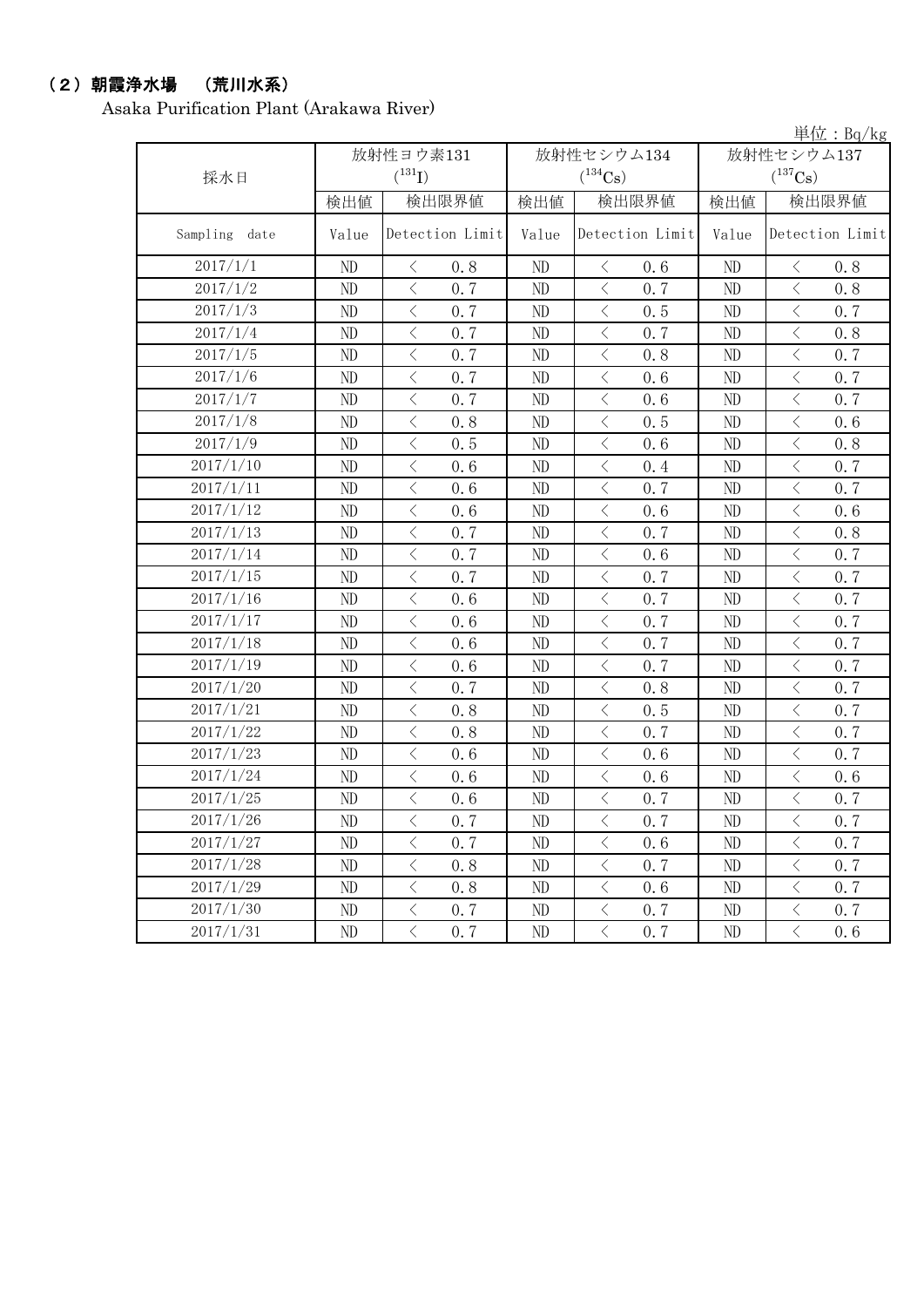## (3)小作浄水場 (多摩川水系)

Ozaku Purification Plant (Tamagawa River)

|               |          |                                                 |          |                                                                                                                                                                                     |                                     | <u>中仙: bq/ kg</u>                                                                                                                                                                                                                                                                                                                                                                                                                                                                                                                                                                                                                                                                         |  |
|---------------|----------|-------------------------------------------------|----------|-------------------------------------------------------------------------------------------------------------------------------------------------------------------------------------|-------------------------------------|-------------------------------------------------------------------------------------------------------------------------------------------------------------------------------------------------------------------------------------------------------------------------------------------------------------------------------------------------------------------------------------------------------------------------------------------------------------------------------------------------------------------------------------------------------------------------------------------------------------------------------------------------------------------------------------------|--|
|               |          | 放射性ヨウ素131<br>$(^{131}I)$                        |          | 放射性セシウム134<br>$(^{134}Cs)$                                                                                                                                                          | 放射性セシウム137<br>$(^{137}\mathrm{Cs})$ |                                                                                                                                                                                                                                                                                                                                                                                                                                                                                                                                                                                                                                                                                           |  |
| 採水日           |          |                                                 |          |                                                                                                                                                                                     |                                     |                                                                                                                                                                                                                                                                                                                                                                                                                                                                                                                                                                                                                                                                                           |  |
|               | 検出値      | 検出限界値                                           | 検出値      | 検出限界値                                                                                                                                                                               | 検出値                                 | 検出限界値                                                                                                                                                                                                                                                                                                                                                                                                                                                                                                                                                                                                                                                                                     |  |
| Sampling date | Value    | Detection Limit                                 | Value    | Detection Limit                                                                                                                                                                     | Value                               | Detection Limit                                                                                                                                                                                                                                                                                                                                                                                                                                                                                                                                                                                                                                                                           |  |
| 2017/1/1      | ND       | $\bigl\langle$<br>0.8                           | ND       | $\hspace{0.1mm}\mathopen{\begin{array}{c}\mathopen{\fbox{$\scriptstyle<\}}\end{array}}\hspace{-0.1mm}$<br>0.6                                                                       | ND                                  | $\, <\,$<br>0.5                                                                                                                                                                                                                                                                                                                                                                                                                                                                                                                                                                                                                                                                           |  |
| 2017/1/2      | ND       | $\,$ $\,$ $\,$<br>0.7                           | ND       | $\,$ $\,$ $\,$<br>0.6                                                                                                                                                               | ND                                  | $\lt$<br>0, 7                                                                                                                                                                                                                                                                                                                                                                                                                                                                                                                                                                                                                                                                             |  |
| 2017/1/3      | ND       | $\,$ $\,$ $\,$<br>0.8                           | $\rm ND$ | $\,$ $\,$ $\,$<br>0.6                                                                                                                                                               | $\rm ND$                            | $\,$ $\,$ $\,$<br>0.7                                                                                                                                                                                                                                                                                                                                                                                                                                                                                                                                                                                                                                                                     |  |
| 2017/1/4      | ND       | $\langle$<br>0.6                                | ND       | $\langle$<br>0.7                                                                                                                                                                    | ND                                  | $\overline{\left\langle \right. }% ,\left\langle \overline{\left\langle \right. }\right\rangle _{0}\right\langle \left. \overline{\left\langle \right. }\right\rangle _{0}\left\langle \overline{\left\langle \right. }\right\rangle _{0}\left\langle \overline{\left\langle \right. }\right\rangle _{0}\left\langle \overline{\left\langle \right. }\right\rangle _{0}\left\langle \overline{\left\langle \right. }\right\rangle _{0}\left\langle \overline{\left\langle \right. }\right\rangle _{0}\left\langle \overline{\left\langle \right. }\right\rangle _{0}\left\langle \overline{\left\langle \right. }\right\rangle _{0}\left\langle \overline{\left\langle \right. }\$<br>0.6 |  |
| 2017/1/5      | $\rm ND$ | $\,$ $\,$ $\,$<br>0.6                           | $\rm ND$ | $\,$ $\,$ $\,$<br>0.7                                                                                                                                                               | $\rm ND$                            | $\,$ $\,$ $\,$<br>0.7                                                                                                                                                                                                                                                                                                                                                                                                                                                                                                                                                                                                                                                                     |  |
| 2017/1/6      | ND       | $\,$ $\,$ $\,$<br>0.7                           | ND       | $\,$ $\,$ $\,$<br>0.7                                                                                                                                                               | ND                                  | $\langle$<br>0.6                                                                                                                                                                                                                                                                                                                                                                                                                                                                                                                                                                                                                                                                          |  |
| 2017/1/7      | ND       | $\lt$<br>0.7                                    | ND       | $\langle$<br>0.7                                                                                                                                                                    | ND                                  | $\,$ $\,$ $\,$<br>0.7                                                                                                                                                                                                                                                                                                                                                                                                                                                                                                                                                                                                                                                                     |  |
| 2017/1/8      | ND       | $\,$ $\,$ $\,$<br>0.8                           | ND       | $\overline{\left\langle \right\rangle }$<br>0.5                                                                                                                                     | ND                                  | $\overline{\left\langle \right\rangle }$<br>0.7                                                                                                                                                                                                                                                                                                                                                                                                                                                                                                                                                                                                                                           |  |
| 2017/1/9      | ND       | $\,$ $\,$ $\,$<br>0.6                           | $\rm ND$ | $\overline{\left\langle \right. }% ,\left\langle \overline{\left\langle \right. }% ,\left\langle \overline{\left\langle \right. }\right\rangle \right\rangle \left. \right.$<br>0.7 | $\rm ND$                            | $\langle$<br>0.7                                                                                                                                                                                                                                                                                                                                                                                                                                                                                                                                                                                                                                                                          |  |
| 2017/1/10     | ND       | $\langle$<br>0.7                                | ND       | 0.7<br>$\langle$                                                                                                                                                                    | ND                                  | $\langle$<br>0.7                                                                                                                                                                                                                                                                                                                                                                                                                                                                                                                                                                                                                                                                          |  |
| 2017/1/11     | ND       | $\overline{\left\langle \right\rangle }$<br>0.7 | ND       | $\,$ $\,$ $\,$<br>0.8                                                                                                                                                               | ND                                  | $\overline{\left\langle \right\rangle }$<br>0.7                                                                                                                                                                                                                                                                                                                                                                                                                                                                                                                                                                                                                                           |  |
| 2017/1/12     | ND       | $\overline{\langle}$<br>0, 6                    | ND       | $\overline{\langle}$<br>0.6                                                                                                                                                         | ND                                  | $\overline{\left\langle \right\rangle }$<br>0.5                                                                                                                                                                                                                                                                                                                                                                                                                                                                                                                                                                                                                                           |  |
| 2017/1/13     | ND       | $\overline{\left\langle \right\rangle }$<br>0.6 | ND       | $\overline{\left\langle \right\rangle }$<br>0.8                                                                                                                                     | ND                                  | $\overline{\left\langle \right\rangle }$<br>0.7                                                                                                                                                                                                                                                                                                                                                                                                                                                                                                                                                                                                                                           |  |
| 2017/1/14     | ND       | $\langle$<br>0.7                                | ND       | $\langle$<br>0.7                                                                                                                                                                    | ND                                  | $\langle$<br>0.7                                                                                                                                                                                                                                                                                                                                                                                                                                                                                                                                                                                                                                                                          |  |
| 2017/1/15     | ND       | $\lt$<br>0.7                                    | ND       | $\langle$<br>0.8                                                                                                                                                                    | ND                                  | $\,$ $\,$ $\,$<br>0.7                                                                                                                                                                                                                                                                                                                                                                                                                                                                                                                                                                                                                                                                     |  |
| 2017/1/16     | ND       | $\langle$<br>0.6                                | ND       | $\langle$<br>0.6                                                                                                                                                                    | ND                                  | $\langle$<br>0.7                                                                                                                                                                                                                                                                                                                                                                                                                                                                                                                                                                                                                                                                          |  |
| 2017/1/17     | ND       | $\,$ $\,$ $\,$<br>0.6                           | ND       | $\,$ $\,$ $\,$<br>0.6                                                                                                                                                               | $\rm ND$                            | $\,$ $\,$ $\,$<br>0.7                                                                                                                                                                                                                                                                                                                                                                                                                                                                                                                                                                                                                                                                     |  |
| 2017/1/18     | ND       | $\,$ $\,$ $\,$<br>0.6                           | ND       | $\, < \,$<br>0.7                                                                                                                                                                    | $\rm ND$                            | $\,$ $\,$ $\,$<br>0.7                                                                                                                                                                                                                                                                                                                                                                                                                                                                                                                                                                                                                                                                     |  |
| 2017/1/19     | ND       | $\hspace{0.1mm} <\hspace{0.1mm}$<br>0.7         | ND       | $\bigl\langle$<br>0.6                                                                                                                                                               | $\rm ND$                            | $\,$ $\,$ $\,$<br>0.6                                                                                                                                                                                                                                                                                                                                                                                                                                                                                                                                                                                                                                                                     |  |
| 2017/1/20     | ND       | $\,$ $\,$ $\,$<br>0.7                           | ND       | $\hspace{0.1mm} <\hspace{0.1mm}$<br>0.6                                                                                                                                             | ND                                  | $\,$ $\,$ $\,$<br>0.8                                                                                                                                                                                                                                                                                                                                                                                                                                                                                                                                                                                                                                                                     |  |
| 2017/1/21     | ND       | $\,$ $\,$ $\,$<br>0.8                           | ND       | $\, < \,$<br>0.8                                                                                                                                                                    | ND                                  | $\lt$<br>0.6                                                                                                                                                                                                                                                                                                                                                                                                                                                                                                                                                                                                                                                                              |  |
| 2017/1/22     | ND       | $\,$ $\,$ $\,$<br>0.8                           | ND       | $\,$ $\,$ $\,$<br>0.7                                                                                                                                                               | ND                                  | $\,$ $\,$ $\,$<br>0.8                                                                                                                                                                                                                                                                                                                                                                                                                                                                                                                                                                                                                                                                     |  |
| 2017/1/23     | ND       | $\lt$<br>0.7                                    | ND       | $\lt$<br>0, 7                                                                                                                                                                       | ND                                  | $\langle$<br>0, 7                                                                                                                                                                                                                                                                                                                                                                                                                                                                                                                                                                                                                                                                         |  |
| 2017/1/24     | ND       | $\langle$<br>0.8                                | $\rm ND$ | $\langle$<br>0.7                                                                                                                                                                    | $\rm ND$                            | $\langle$<br>0.7                                                                                                                                                                                                                                                                                                                                                                                                                                                                                                                                                                                                                                                                          |  |
| 2017/1/25     | $\rm ND$ | $\,$ $\,$ $\,$<br>0.7                           | ND       | $\,$ $\,$ $\,$<br>0.8                                                                                                                                                               | $\rm ND$                            | $\,$ $\,$ $\,$<br>0.7                                                                                                                                                                                                                                                                                                                                                                                                                                                                                                                                                                                                                                                                     |  |
| 2017/1/26     | ND       | $\lt$<br>0.6                                    | ND       | $\langle$<br>0.5                                                                                                                                                                    | ND                                  | $\overline{\left\langle \right\rangle }$<br>0.6                                                                                                                                                                                                                                                                                                                                                                                                                                                                                                                                                                                                                                           |  |
| 2017/1/27     | ND       | $\,$ $\,$ $\,$<br>0.7                           | ND       | $\,$ $\,$ $\,$<br>0.4                                                                                                                                                               | ND                                  | $\,$ $\,$ $\,$<br>0.9                                                                                                                                                                                                                                                                                                                                                                                                                                                                                                                                                                                                                                                                     |  |
| 2017/1/28     | ND       | $\overline{\left\langle \right\rangle }$<br>0.8 | ND       | $\langle$<br>0.7                                                                                                                                                                    | ND                                  | $\overline{\left\langle \right\rangle }$<br>0.8                                                                                                                                                                                                                                                                                                                                                                                                                                                                                                                                                                                                                                           |  |
| 2017/1/29     | ND       | $\langle$<br>0.8                                | ND       | $\langle$<br>0.5                                                                                                                                                                    | ND                                  | $\langle$<br>0.7                                                                                                                                                                                                                                                                                                                                                                                                                                                                                                                                                                                                                                                                          |  |
| 2017/1/30     | ND       | $\overline{\langle}$<br>0.6                     | ND       | $\overline{\left\langle \right. }% ,\left\langle \overline{\left\langle \right. }% ,\left\langle \overline{\left\langle \right. }\right\rangle \right\rangle \left. \right.$<br>0.5 | ND                                  | $\overline{\langle}$<br>0.5                                                                                                                                                                                                                                                                                                                                                                                                                                                                                                                                                                                                                                                               |  |
| 2017/1/31     | ND       | $\langle$<br>0.6                                | ND       | $\langle$<br>0.7                                                                                                                                                                    | ND                                  | $\langle$<br>0.7                                                                                                                                                                                                                                                                                                                                                                                                                                                                                                                                                                                                                                                                          |  |

 $\mathbb{H}$ 付: Bq/kg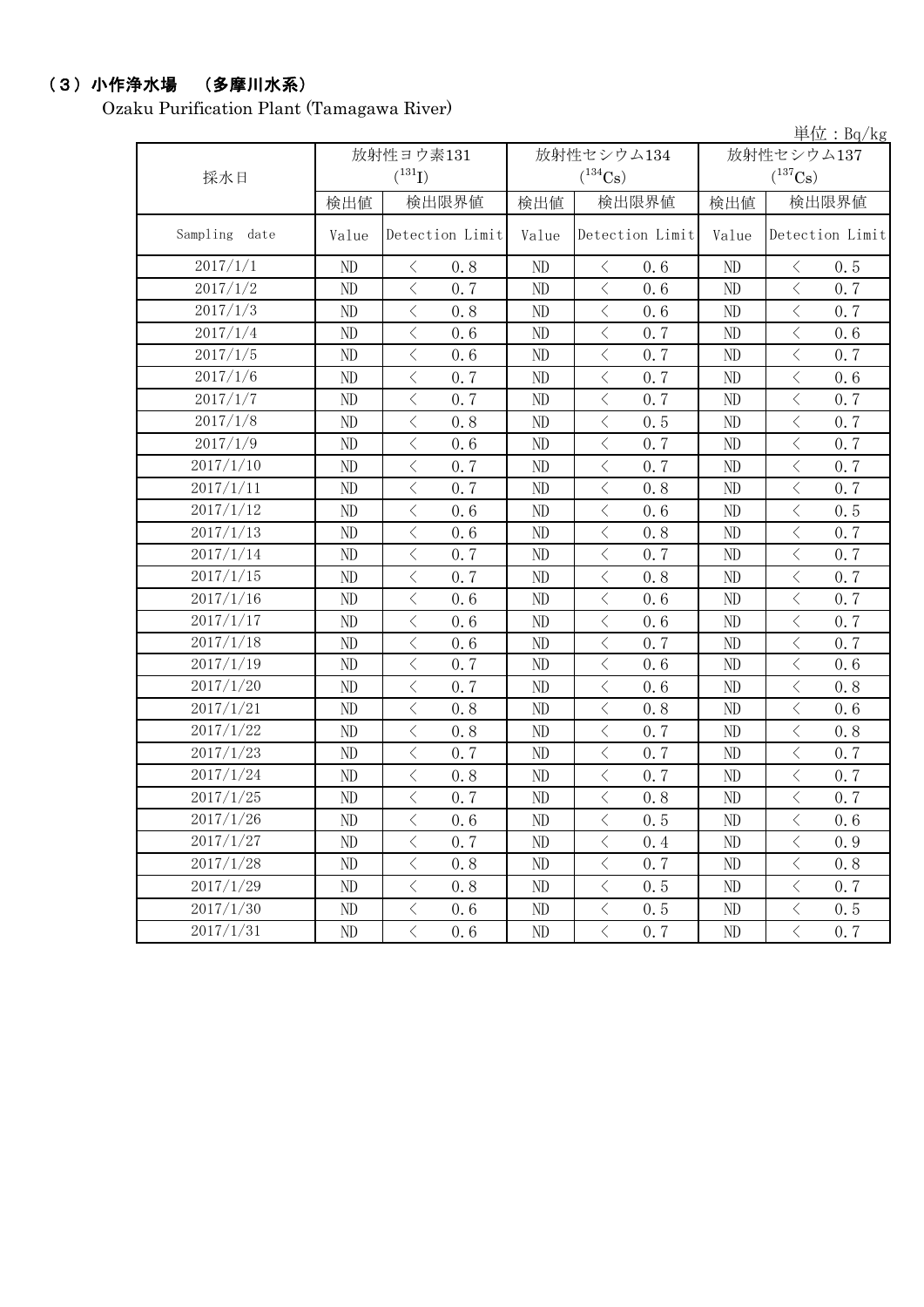## (4)東村山浄水場 (多摩川・荒川水系)

Higashi-murayama Purification Plant (Tamagawa・Arakawa River)

|                  |       |                                          |     |          |                             |     |            |                       | 単位: $Bq/kg$ |
|------------------|-------|------------------------------------------|-----|----------|-----------------------------|-----|------------|-----------------------|-------------|
|                  |       | 放射性ヨウ素131<br>$(^{131}I)$                 |     |          | 放射性セシウム134                  |     | 放射性セシウム137 |                       |             |
| 採水日              |       |                                          |     |          | $(^{134}\mathrm{Cs})$       |     |            | $(^{137}\mathrm{Cs})$ |             |
|                  | 検出値   | 検出限界値                                    |     | 検出値      | 検出限界値                       |     | 検出値        | 検出限界値                 |             |
| Sampling<br>date | Value | Detection Limit                          |     | Value    | Detection Limit             |     | Value      | Detection Limit       |             |
| 2017/1/1         | ND    | $\langle$                                | 0.7 | ND       | $\lt$                       | 0.7 | ND         | $\langle$             | 0.7         |
| 2017/1/2         | ND    | $\lt$                                    | 0.6 | ND       | $\langle$                   | 0.7 | ND         | $\lt$                 | 0.6         |
| 2017/1/3         | ND    | $\langle$                                | 0.7 | ND       | $\,$ $\,$ $\,$              | 0.7 | ND         | $\langle$             | 0.7         |
| 2017/1/4         | ND    | $\langle$                                | 0.6 | $\rm ND$ | $\langle$                   | 0.7 | ND         | $\langle$             | 0.5         |
| 2017/1/5         | ND    | $\langle$                                | 0.7 | ND       | $\langle$                   | 0.5 | ND         | $\langle$             | 0.6         |
| 2017/1/6         | ND    | $\langle$                                | 0.8 | $\rm ND$ | $\langle$                   | 0.7 | ND         | $\langle$             | 0.6         |
| 2017/1/7         | ND    | $\,$ $\,$ $\,$                           | 0.7 | ND       | $\,$ $\,$ $\,$              | 0.6 | ND         | $\,$ $\,$ $\,$        | 0.8         |
| 2017/1/8         | ND    | $\lt$                                    | 0.6 | ND       | $\langle$                   | 0.6 | ND         | $\langle$             | 0.7         |
| 2017/1/9         | ND    | $\langle$                                | 0.5 | $\rm ND$ | $\langle$                   | 0.8 | ND         | $\,$ $\,$ $\,$        | 0.8         |
| 2017/1/10        | ND    | $\lt$                                    | 0.7 | ND       | $\langle$                   | 0.6 | ND         | $\, \leq$             | 0.7         |
| 2017/1/11        | ND    | $\,$ $\,$ $\,$                           | 0.7 | $\rm ND$ | $\langle$                   | 0.5 | ND         | $\,$ $\,$ $\,$        | 0.8         |
| 2017/1/12        | ND    | $\overline{\left\langle \right\rangle }$ | 0.7 | ND       | $\langle$                   | 0.7 | ND         | $\langle$             | 0.7         |
| 2017/1/13        | ND    | $\,$ $\,$ $\,$                           | 0.7 | ND       | $\,$ $\,$ $\,$              | 0.6 | ND         | $\,$ $\,$ $\,$        | 0.6         |
| 2017/1/14        | ND    | $\overline{\left\langle \right\rangle }$ | 0.8 | ND       | $\langle$                   | 0.7 | ND         | $\,$ $\,$ $\,$        | 0.8         |
| 2017/1/15        | ND    | $\lt$                                    | 0.8 | $\rm ND$ | $\langle$                   | 0.7 | ND         | $\,$ $\,$ $\,$        | 0.8         |
| 2017/1/16        | ND    | $\langle$                                | 0.7 | ND       | $\langle$                   | 0.6 | ND         | $\lt$                 | 0.6         |
| 2017/1/17        | ND    | $\langle$                                | 0.7 | $\rm ND$ | $\langle$                   | 0.6 | ND         | $\langle$             | 0.6         |
| 2017/1/18        | ND    | $\langle$                                | 0.7 | ND       | $\langle$                   | 0.6 | ND         | $\,$ $\,$ $\,$        | 0.7         |
| 2017/1/19        | ND    | $\langle$                                | 0.7 | ND       | $\langle$                   | 0.6 | ND         | $\lt$                 | 0.8         |
| 2017/1/20        | ND    | $\lt$                                    | 0.7 | ND       | $\langle$                   | 0.7 | ND         | $\langle$             | 0.6         |
| 2017/1/21        | ND    | $\langle$                                | 0.8 | ND       | $\langle$                   | 0.7 | ND         | $\langle$             | 0.7         |
| 2017/1/22        | ND    | $\langle$                                | 0.7 | ND       | $\langle$                   | 0.6 | ND         | $\, \leq$             | 0.8         |
| 2017/1/23        | ND    | $\langle$                                | 0.6 | ND       | $\langle$                   | 0.5 | ND         | $\,$ $\,$ $\,$        | 0.7         |
| 2017/1/24        | ND    | $\, <\,$                                 | 0.5 | ND       | $\langle$                   | 0.7 | ND         | $\, \leq$             | 0.6         |
| 2017/1/25        | ND    | $\langle$                                | 0.7 | ND       | $\langle$                   | 0.6 | ND         | $\,$ $\,$ $\,$        | 0.7         |
| 2017/1/26        | ND    | $\langle$                                | 0.7 | ND       | $\langle$                   | 0.7 | ND         | $\lt$                 | 0.6         |
| 2017/1/27        | ND    | $\langle$                                | 0.6 | ND       | $\hspace{0.1mm}\big\langle$ | 0.7 | $\rm ND$   | $\, <\,$              | 0.7         |
| 2017/1/28        | ND    | $\lt$                                    | 0.7 | ND       | $\, \big\langle \,$         | 0.7 | ND         | $\, <\,$              | 0.6         |
| 2017/1/29        | ND    | $\, \big\langle \,$                      | 0.8 | $\rm ND$ | $\langle$                   | 0.5 | ND         | $\langle$             | 0.7         |
| 2017/1/30        | ND    | $\, \big\langle \,$                      | 0.7 | ND       | $\big\langle$               | 0.7 | ND         | $\langle$             | 0.7         |
| 2017/1/31        | ND    | $\langle$                                | 0.7 | ND       | $\langle$                   | 0.6 | $\rm ND$   | $\langle$             | 0.8         |
|                  |       |                                          |     |          |                             |     |            |                       |             |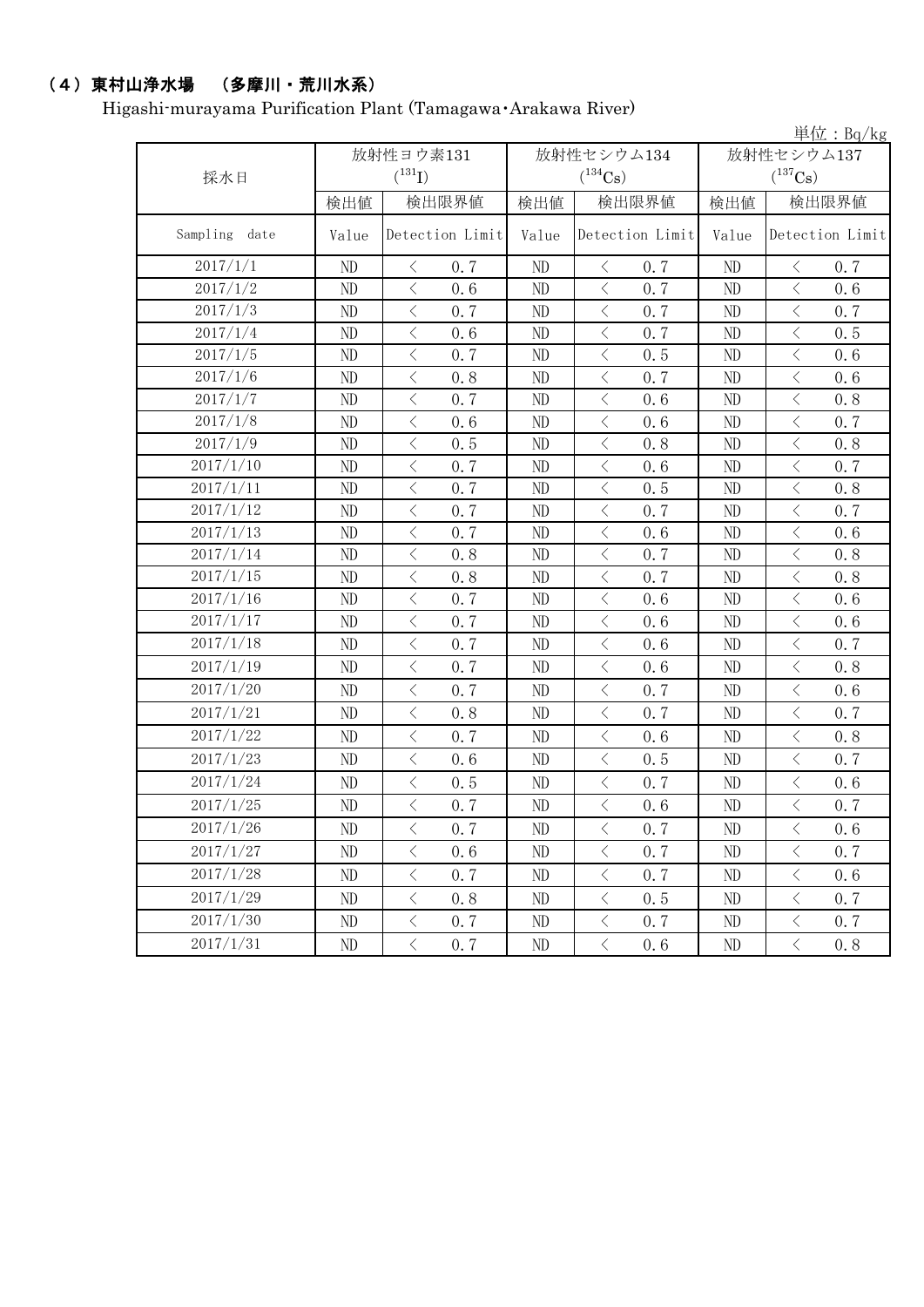## (5)長沢浄水場 (相模川水系)

Nagasawa Purification Plant (Sagamigawa River)

|               |       |                                                 |          |                                                 |                | 単位: Bq/kg                               |  |
|---------------|-------|-------------------------------------------------|----------|-------------------------------------------------|----------------|-----------------------------------------|--|
|               |       | 放射性ヨウ素131                                       |          | 放射性セシウム134                                      | 放射性セシウム137     |                                         |  |
| 採水日           |       | $(^{131}I)$                                     |          | $(^{134}Cs)$                                    | $(^{137}Cs)$   |                                         |  |
|               | 検出値   | 検出限界値                                           | 検出値      | 検出限界値                                           | 検出値            | 検出限界値                                   |  |
| Sampling date | Value | Detection Limit                                 | Value    | Detection Limit                                 | Value          | Detection Limit                         |  |
| 2017/1/1      | ND    | 0.8<br>$\lt$                                    | ND       | 0, 6<br>$\lt$                                   | ND             | 0.7<br>$\lt$                            |  |
| 2017/1/2      | ND    | $\langle$<br>0, 6                               | ND       | $\langle$<br>0.6                                | ND             | $\langle$<br>0.8                        |  |
| 2017/1/3      | ND    | $\langle$<br>0.8                                | ND       | $\langle$<br>0.7                                | ND             | $\langle$<br>0.8                        |  |
| 2017/1/4      | ND    | $\langle$<br>0.7                                | ND       | $\langle$<br>0.6                                | ND             | $\langle$<br>0.6                        |  |
| 2017/1/5      | ND    | $\lt$<br>0.7                                    | ND       | $\langle$<br>0.7                                | ND             | $\langle$<br>0.5                        |  |
| 2017/1/6      | ND    | $\lt$<br>0.7                                    | ND       | $\langle$<br>0.8                                | ND             | $\, < \,$<br>0.8                        |  |
| 2017/1/7      | ND    | $\overline{\left\langle \right\rangle }$<br>0.9 | ND       | $\overline{\langle}$<br>0.6                     | ND             | $\langle$<br>0.7                        |  |
| 2017/1/8      | ND    | $\overline{\left\langle \right\rangle }$<br>0.8 | ND       | $\overline{\left\langle \right\rangle }$<br>0.7 | N <sub>D</sub> | $\langle$<br>0.7                        |  |
| 2017/1/9      | ND    | $\lt$<br>0, 7                                   | ND       | $\lt$<br>0.7                                    | ND             | $\lt$<br>0.8                            |  |
| 2017/1/10     | ND    | $\langle$<br>0.6                                | ND       | $\overline{\left\langle \right\rangle }$<br>0.7 | ND             | $\langle$<br>0.7                        |  |
| 2017/1/11     | ND    | $\langle$<br>0.7                                | ND       | $\lt$<br>0.7                                    | ND             | $\lt$<br>0.7                            |  |
| 2017/1/12     | ND    | $\lt$<br>0.6                                    | ND       | $\langle$<br>0.8                                | ND             | $\lt$<br>0.7                            |  |
| 2017/1/13     | ND    | $\langle$<br>0.6                                | ND       | $\lt$<br>0.7                                    | ND             | $\, < \,$<br>0.5                        |  |
| 2017/1/14     | ND    | $\,$ $\,$ $\,$<br>0, 8                          | ND       | $\langle$<br>0, 6                               | ND             | $\,$ $\,$ $\,$<br>0.7                   |  |
| 2017/1/15     | ND    | $\lt$<br>0.8                                    | ND       | $\langle$<br>0.8                                | ND             | $\, <\,$<br>0.9                         |  |
| 2017/1/16     | ND    | $\lt$<br>0.7                                    | ND       | $\lt$<br>0.6                                    | ND             | $\,$ $\,$ $\,$<br>0, 6                  |  |
| 2017/1/17     | ND    | $\lt$<br>0.6                                    | ND       | $\lt$<br>0.7                                    | ND             | $\hspace{0.1mm} <\hspace{0.1mm}$<br>0.7 |  |
| 2017/1/18     | ND    | $\langle$<br>0.8                                | ND       | $\lt$<br>0, 7                                   | ND             | $\,<\,$<br>0.7                          |  |
| 2017/1/19     | ND    | $\langle$<br>0.7                                | $\rm ND$ | $\langle$<br>0.8                                | ND             | $\lt$<br>0.7                            |  |
| 2017/1/20     | ND    | $\,$ $\,$ $\,$<br>0.7                           | ND       | $\langle$<br>0.6                                | ND             | $\lt$<br>0.6                            |  |
| 2017/1/21     | ND    | $\lt$<br>0.7                                    | ND       | $\langle$<br>0.7                                | ND             | $\langle$<br>0.7                        |  |
| 2017/1/22     | ND    | $\lt$<br>0, 8                                   | ND       | $\lt$<br>0.8                                    | ND             | $\lt$<br>0.7                            |  |
| 2017/1/23     | ND    | $\lt$<br>0.7                                    | ND       | $\langle$<br>0.6                                | ND             | $\hspace{0.5cm}\big\langle$<br>0.7      |  |
| 2017/1/24     | ND    | $\lt$<br>0.7                                    | ND       | $\lt$<br>0.6                                    | ND             | $\lt$<br>0.6                            |  |
| 2017/1/25     | ND    | $\lt$<br>0.7                                    | ND       | $\langle$<br>0.7                                | ND             | $\lt$<br>0.7                            |  |
| 2017/1/26     | ND    | $\lt$<br>0, 7                                   | ND       | $\lt$<br>0.7                                    | ND             | $\, < \,$<br>0.7                        |  |
| 2017/1/27     | ND    | $\lt$<br>0.7                                    | ND       | $\langle$<br>0.8                                | ND             | $\langle$<br>0.7                        |  |
| 2017/1/28     | ND    | $\langle$<br>0.7                                | ND       | $\langle$<br>0.7                                | ND             | $\lt$<br>0.7                            |  |
| 2017/1/29     | ND    | $\langle$<br>0.8                                | ND       | $\lt$<br>0.6                                    | ND             | $\langle$<br>0.8                        |  |
| 2017/1/30     | ND    | $\hspace{0.5cm}\big\langle$<br>0.7              | ND       | $\langle$<br>0.8                                | ND             | $\bigg\langle$<br>0.8                   |  |
| 2017/1/31     | ND    | $\overline{\left\langle \right\rangle }$<br>0.7 | ND       | $\langle$<br>0.6                                | ND             | $\overline{\langle}$<br>0, 7            |  |